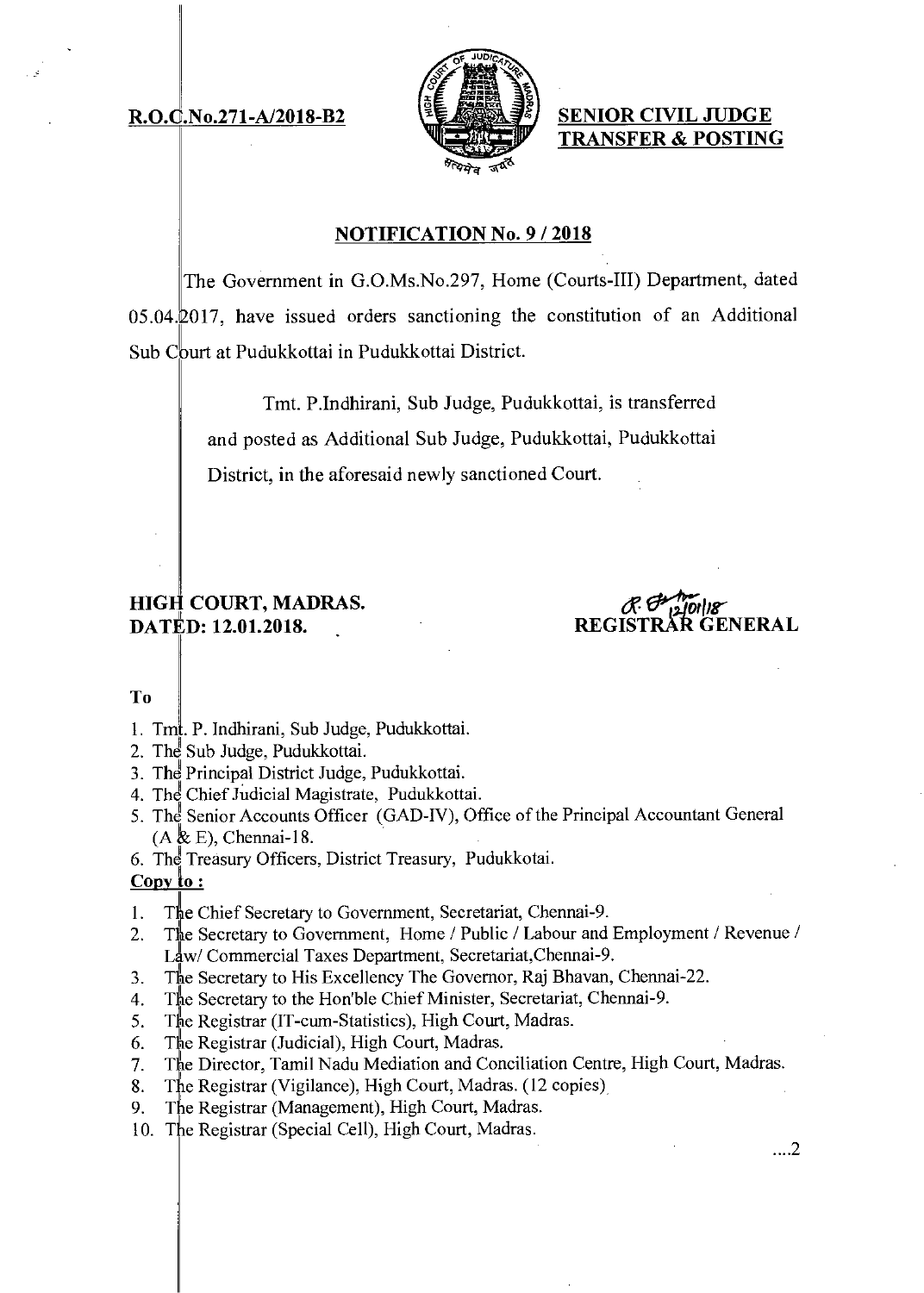- 11. The Registrar-cum-Private Secretary to the Hon'ble The Chief Justice, High Court, Madras.
- 12. The Registrar (District Judiciary), High Court, Madras.
- 13. The Additional Registrar-I (Vigilance), High Court, Madras.
- 14. The Registrar (Administration), High Court, Madras.
- 15. The Registrar -cum-Special Officer (Liaisoning), High Court, Madras.
- 16. The Registrar (Recruitment), High Court, Madras.
- 17. The Official Assignee, High Court, Madras.
- 18. The Additional Registrar General, Madurai Bench of Madras High Court, Madurai.
- 19. The Additional Registrar -II (Vigilance), Madurai Bench of Madras High Court, Madurai.
- 20. The Registrar (Judicial), Madurai Bench of Madras High Court, Madurai.
- 21. The Registrar (Administration), Madurai Bench of Madras High Court, Madurai.
- 22. The Additional Registrar (IT & Statistics), Madurai Bench of Madras High Court, Madurai.
- 23. The Director, Tamil Nadu State Judicial Academy, No.30 (95), P.S.K.R.Salai (Greenways Road), R.A.Puram, Chennai-28.
- 24. The Deputy Director, Tamil Nadu State Judicial Academy, Regional Centres, Coimbatore.
- 25. The Deputy Director, Tamil Nadu State Judicial Academy, Regional Centres, Madurai.
- 26. The Member Secretary, Tamil Nadu State Legal Services Authority, Chennai.
- 27. The Secretary, High Court Legal Services Committee, Chennai.
- 28. The Secretary, Tamil Nadu Judicial Officers Association, Chennai.
- 29. The Chief Accounts Officer, High Court, Madras.
- 30. The Assistant Registrar, Admn.I / Admn.II / Per.Admn. / A.S. / Rules / Computer / Pondicherry, High Court, Madras.
- 31. The Section Officer, 'C' / Computer / 'Cl / / 'F' / 'G' / Budget / 'B5' / Library / Stationery / Legal Cell / Computer (Server Room), High Court, Madras.
- 32. The Section Officer, "B" Section, Madurai Bench of Madras High Court, Madurai.
- 33. The Technical Director, NIC, High Court, Madras.
- 34. The Record Keeper, A.D. Records, High Court, Madras.

 $+$  Spare 5.